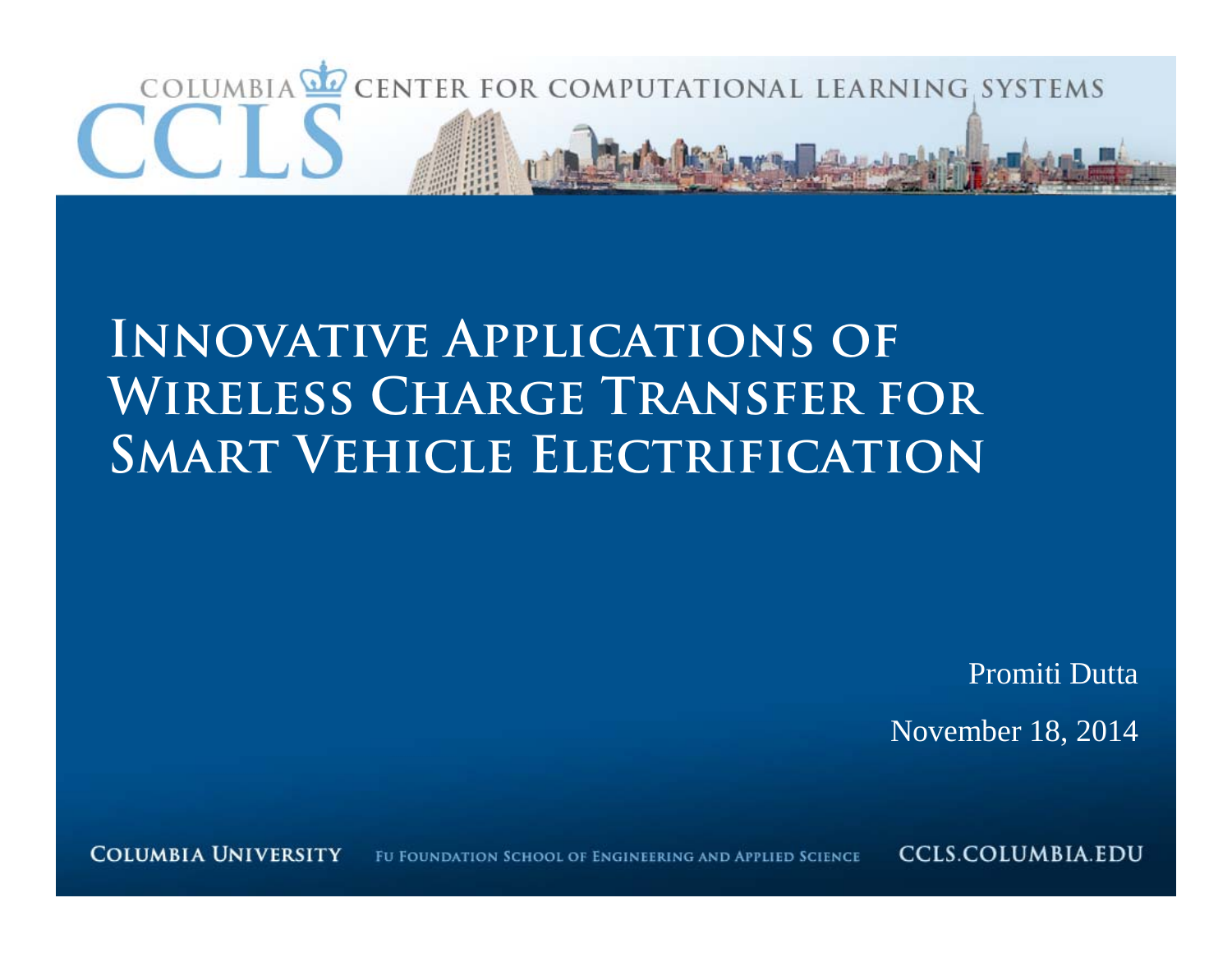## **Outline**

#### $\odot$  Introduction

➤ Why EVs?

➤ Current Technology for Wireless Transfers Case Study 1: Charging Buses at Bus Stops Case Study 2: Vehicle to Vehicle Wireless Charging  $\odot$  Conclusions

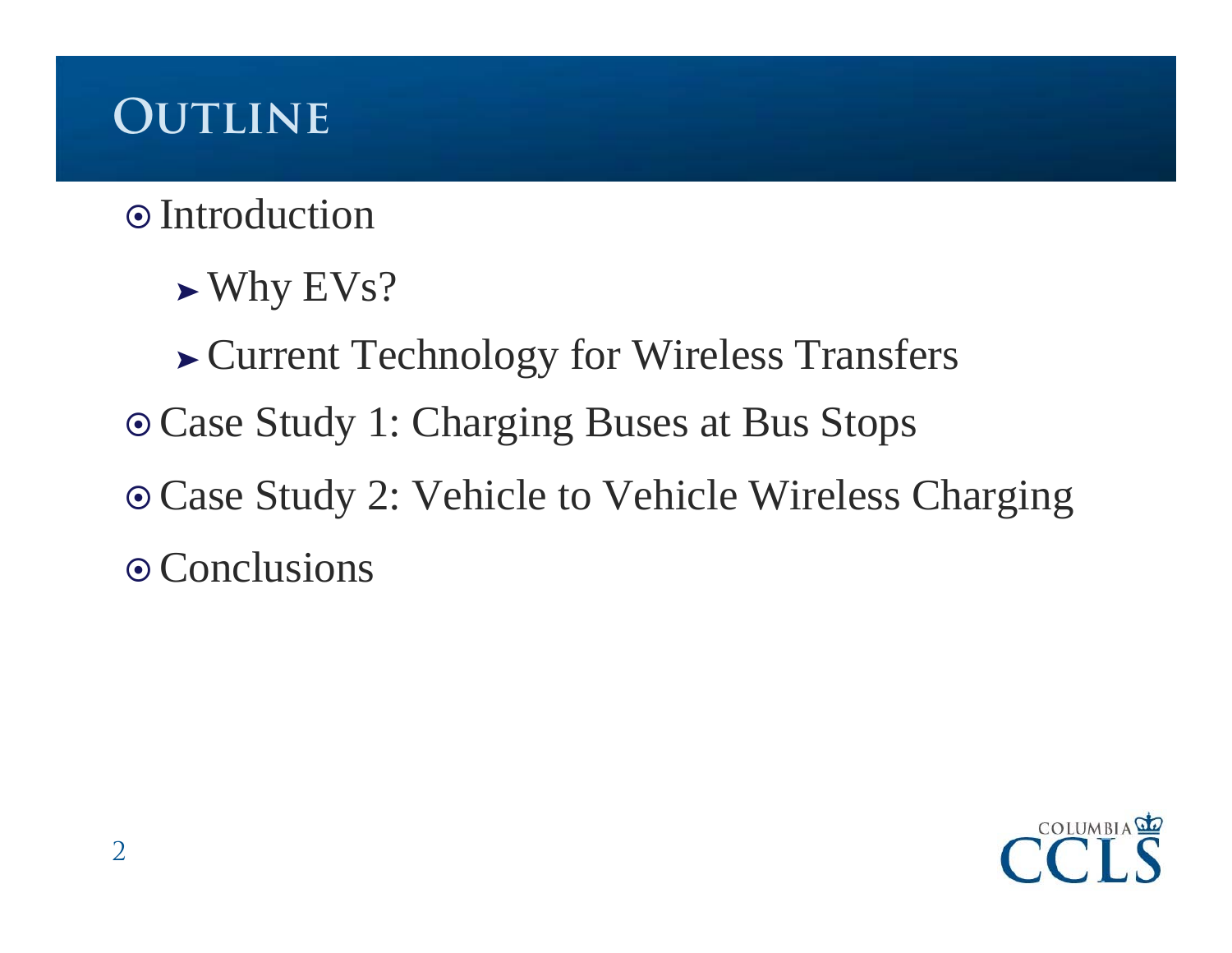## **Why EVs?**

*In President's Obama's 2011 State of the Union address, he called for putting 1 million electric vehicles on the road by 2015. This goal was meant to reduce the country's dependence on oil!*

- $\odot$  Regular Gasoline Powered Vehicles Disadvantages
	- ➤ Environmental Concerns
		- ➤ General pollution including air emissions
		- ➤ Availability of fossil fuels in the future
	- ➤ Health Concerns
		- ➤ Exposure to gasoline can lead to cancer (long term)
	- ➤ Political Issues
		- ➤ Reliance on countries
- $\odot$ EV Disadvantages

3

- ➤Driving Range
- ➤Recharge Time
- ➤Availability of charge stations

**Vehicle Name Charging Driving Time\*Range** Dynasty iT Sedan 6 hours 30 miles Low Speed<br>Vehicles Low Speed ZENN (Zero Emissions, No Noise)  $6 - 8$  hours  $30 - 50$  miles Chrysler GEM Car  $6 - 8$  hours  $30 - 40$  miles Citroen C1 ev'ie  $6 - 7$  hours  $60 - 70$  miles City Speed<br>Vehicles City Speed NICE Mega City 8 hours 60 miles Stevens Zecar  $6 - 8$  hours  $50$  miles BMW Mini E 3.5 hours 100 miles Chevrolet Volt (2013) 3 hours 38 miles Fiat 500e 4 hours 80 miles Highway Vehicles Highway Vehicles Ford Focus BEV 4 hours 76 miles Mitsubishi MiEV i 7 hours 62 miles Nissan Leaf 8 hours 73 miles Tesla Roadster 3.5 hours 200 milesToyota RAV4 5 hours  $80 - 100$  miles

COLUMBIA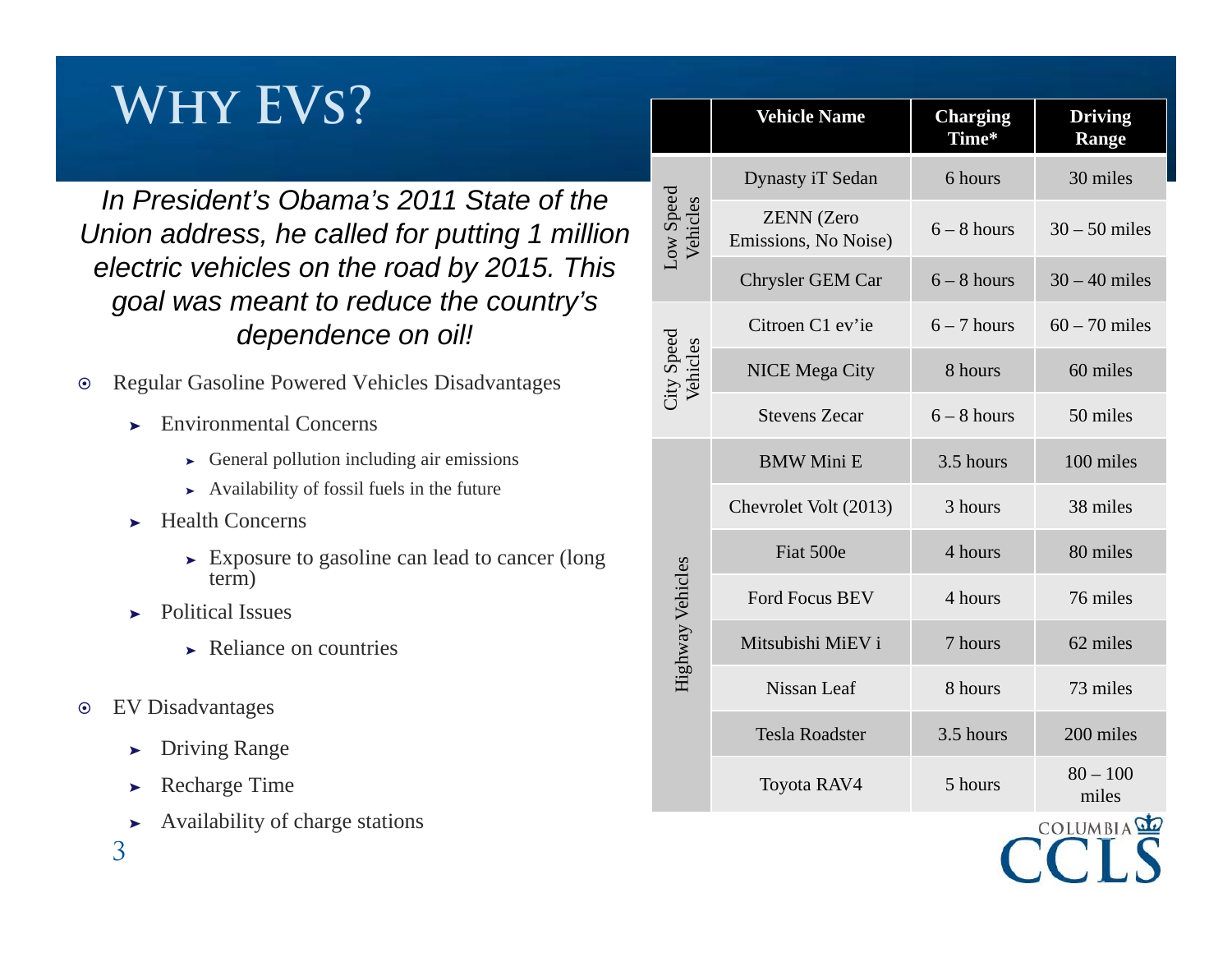## **Current Battery Charging Methods**

| Method                         | <b>Requires Changes to</b><br><b>Infrastructure</b> | <b>Requires Uniformity in</b><br><b>Battery Placement and Type</b> |
|--------------------------------|-----------------------------------------------------|--------------------------------------------------------------------|
| Plug-in Charging               | Yes                                                 | N <sub>0</sub>                                                     |
| <b>Battery Swapping</b>        | Yes                                                 | Yes                                                                |
| Inductive Power Transfer (IPT) | No                                                  | No                                                                 |

- **⊙** Recharge time
	- ➤ Swap batteries Better Place
	- ➤ Quick charge stations Tesla

#### ⊙ IPT

- ➤ Traffic Light
- ➤ Roadway Strips
- ➤ Parking Lots
- ➤ Bus Stops

Current research has focused on building larger batteries to drive further distances.

- $\bullet$ Increase costs
- $\bullet$ Larger battery = heavier vehicle = requires more energy to drive distances = not a lot more range.



4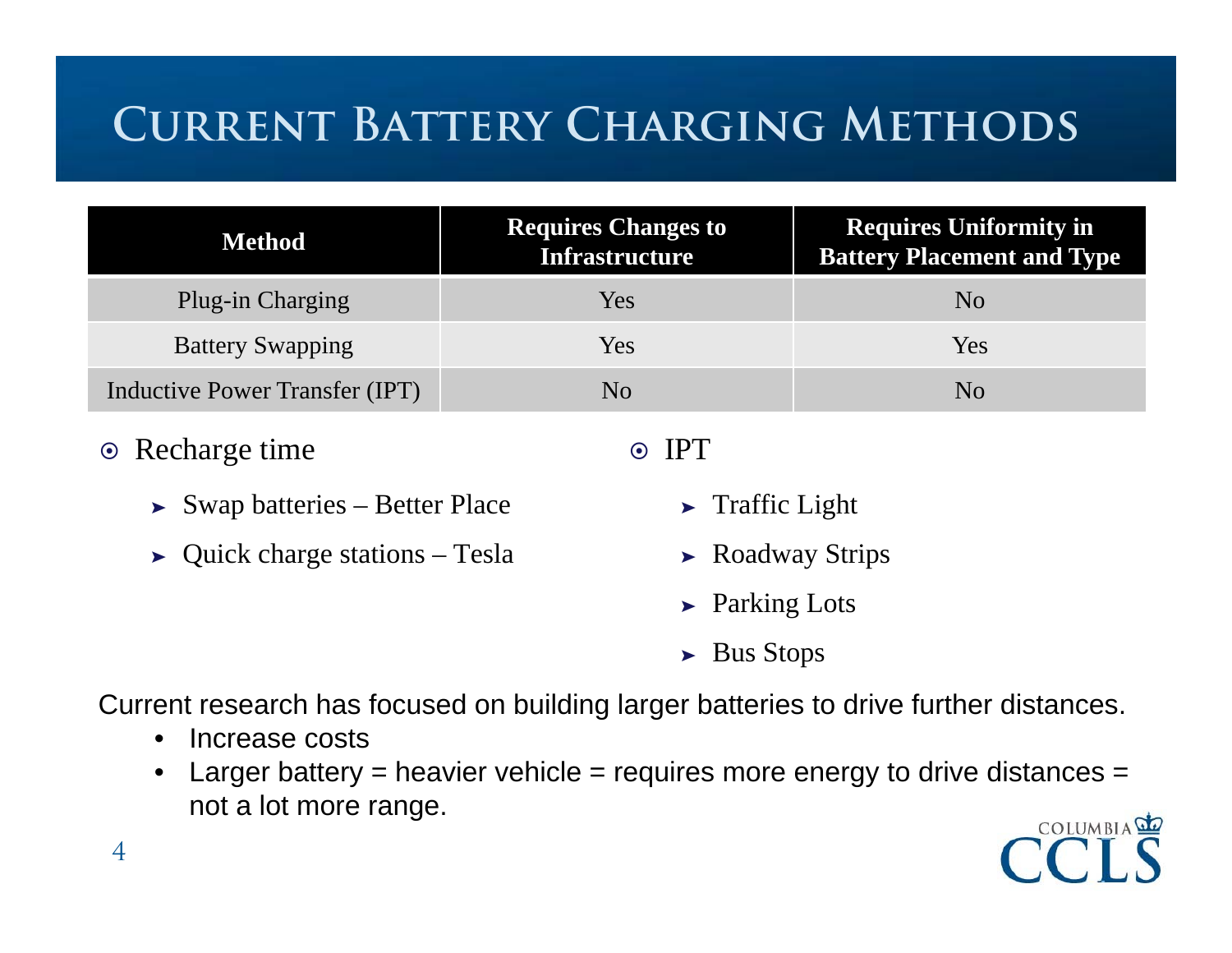## **Current IPT Technology**

|                    | <b>Name</b>    | <b>Technology</b>     | Efficiency* | <b>Distance</b> | <b>Transfer Rates (in)</b><br>sec) |
|--------------------|----------------|-----------------------|-------------|-----------------|------------------------------------|
| Companies          | Bombardier     | <b>PRIMOVE</b>        |             |                 | Up to $200 \text{ kW}$             |
|                    | Qualcomm       | <b>Qualcomm Halo</b>  |             |                 | Up to $7 \text{ kW}$               |
|                    | <b>Siemens</b> |                       | $>90\%$     | $15 \text{ cm}$ | $3.6 \text{ kW}$                   |
| Research<br>Groups | ORNL           |                       | $90 - 94\%$ | $25 \text{ cm}$ | $7 \text{ kW}$                     |
|                    | <b>KAIST</b>   | <b>OLEV</b>           | 85%         | $20 \text{ cm}$ | 180 kW at 60 Hz                    |
|                    | Stanford       |                       | $>97\%$     | $6.5$ feet      | $10 \text{ kW}$                    |
| Start-Ups          | Eaton          | HyperCharger          |             |                 | $200$ kW $-1$ MW                   |
|                    | EvaTran        | <b>Plugless Power</b> | $>90\%$     | $10 \text{ cm}$ | $3.3$ kW                           |
|                    | WiTricity      |                       | $>90\%$     | $10 - 20$ cm    | $3.3$ kW                           |

• Measurement of efficiency varies. Typically measured from wall plug to EV battery.

• References: Company websites.

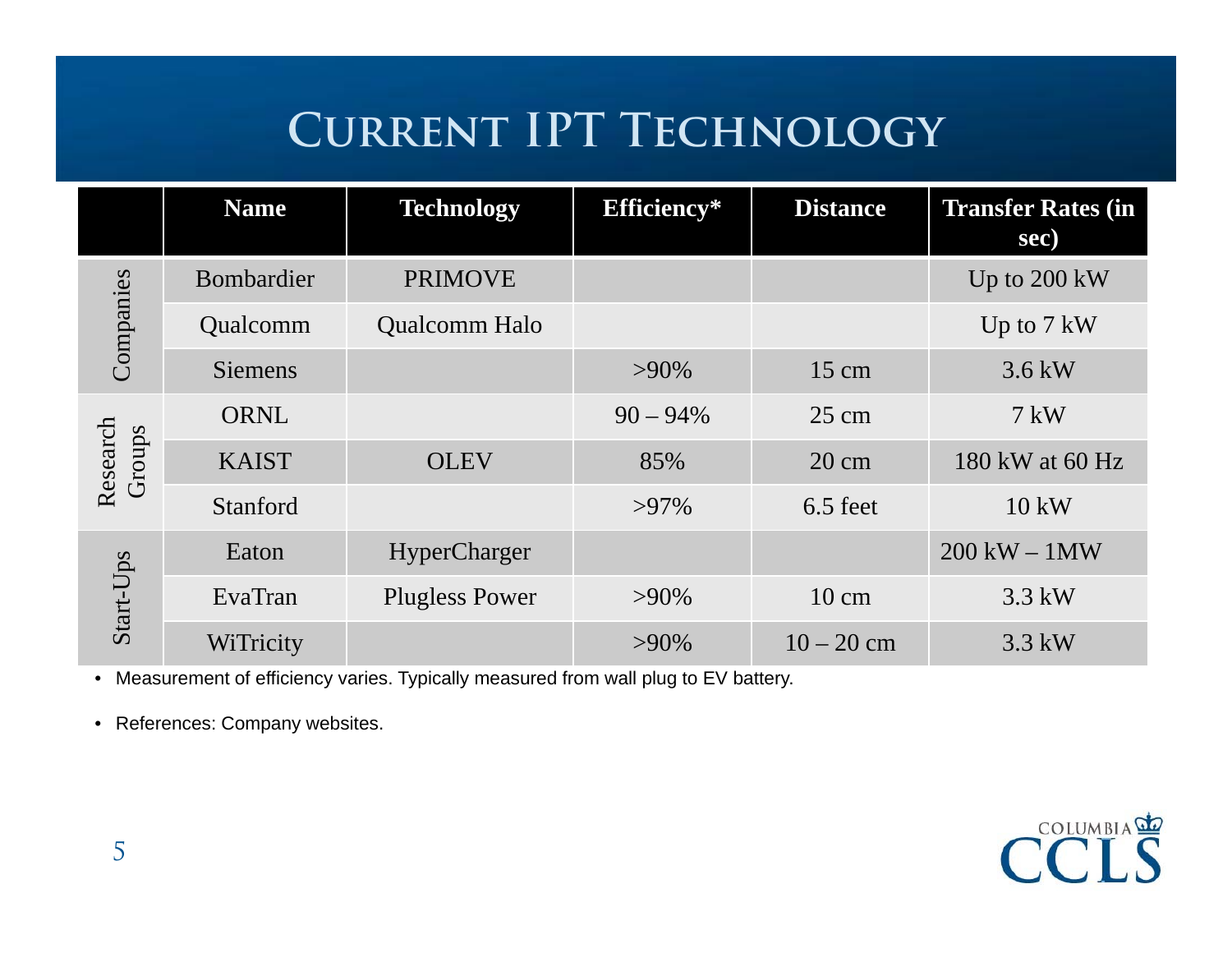

#### **CHARGING BUSES AT BUS STOPS Case Study 1**

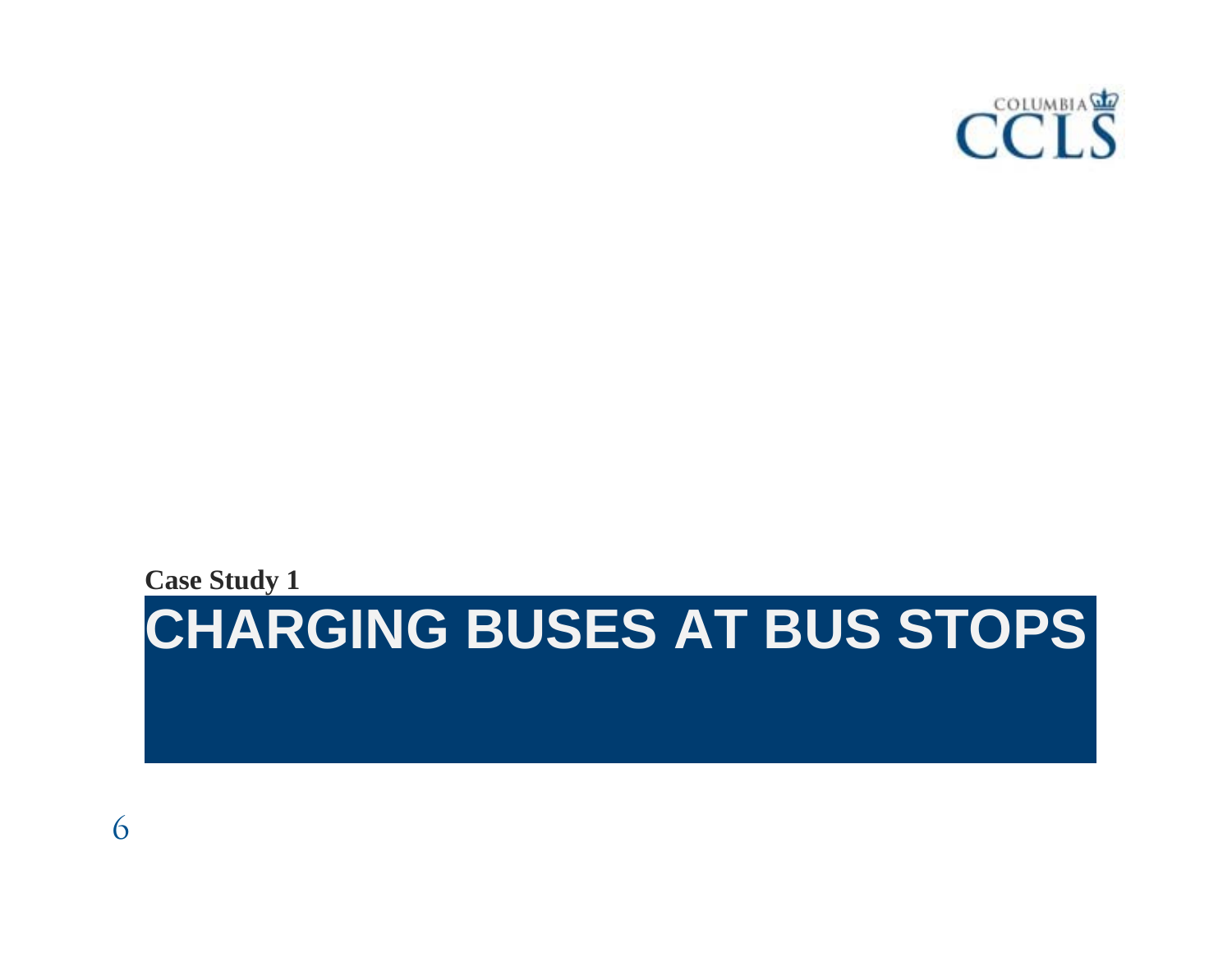## **Opportunity**

- 28% of all greenhouse gas emissions in 2011 for the United States were from transportation related sources (EPA)
- United States is also the second highest carbon dioxide emitter after China
- bus transit is the second leading carbon emitter per passenger mile after private commuting vehicles
- Adoption of electric vehicles by commercial fleets is an easier implementation strategy for these vehicles since commercial fleets typically have predetermined routes and scheduling

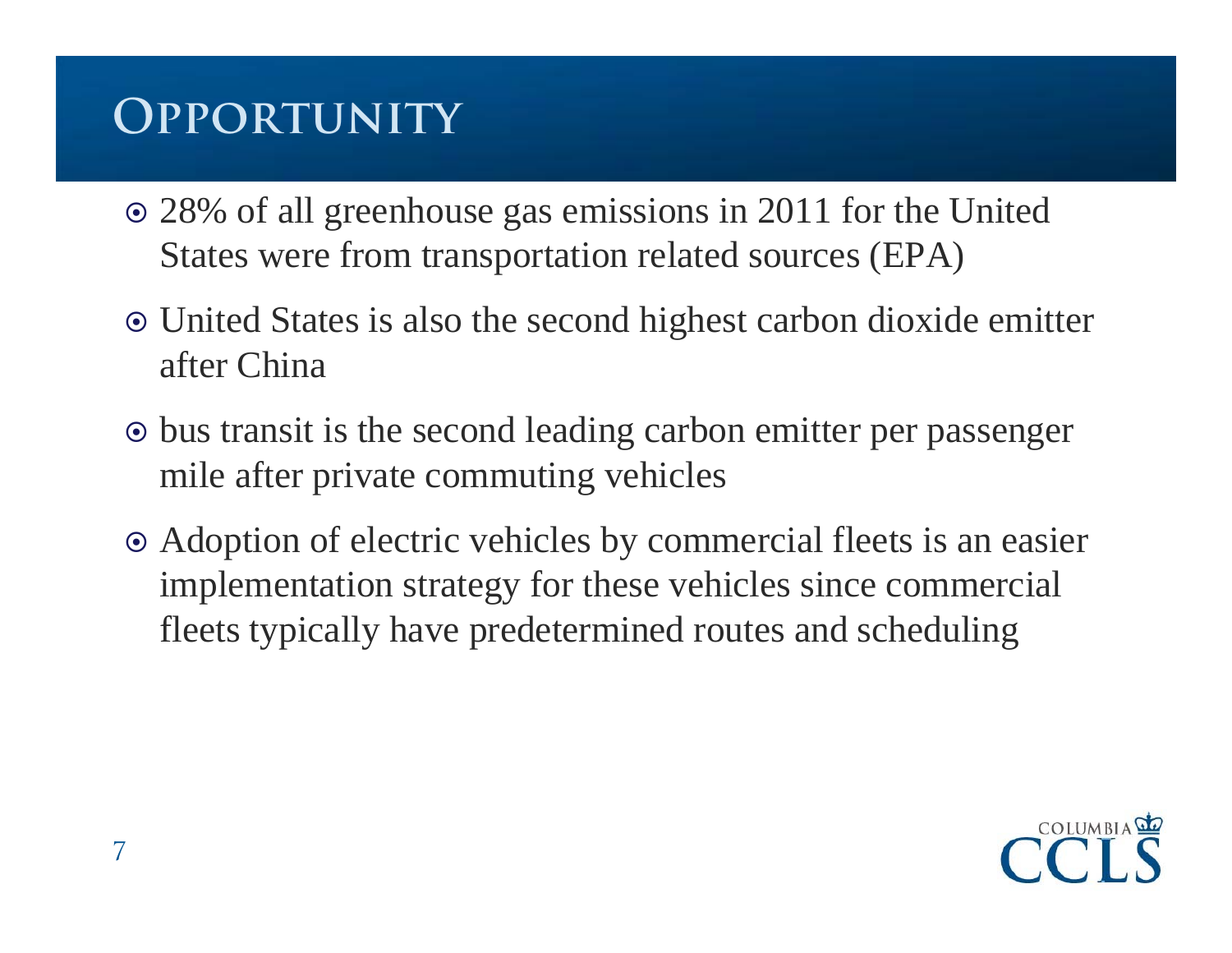## **STUDY**

 Determine whether wireless charging at specifically designated bus stops throughout New York City can help to increase the feasibility of electric buses for city use both from an operational and a financial standpoint

 $\odot$  MTA

- ➤ 5900 buses and 2000 vans/cabs for para transit
- ➤ Hybrid bus
- Other ongoing trials
	- ➤ 5-year trial in United Kingdom
	- ➤ 3 month zero-emissions trial in Bangalore, India

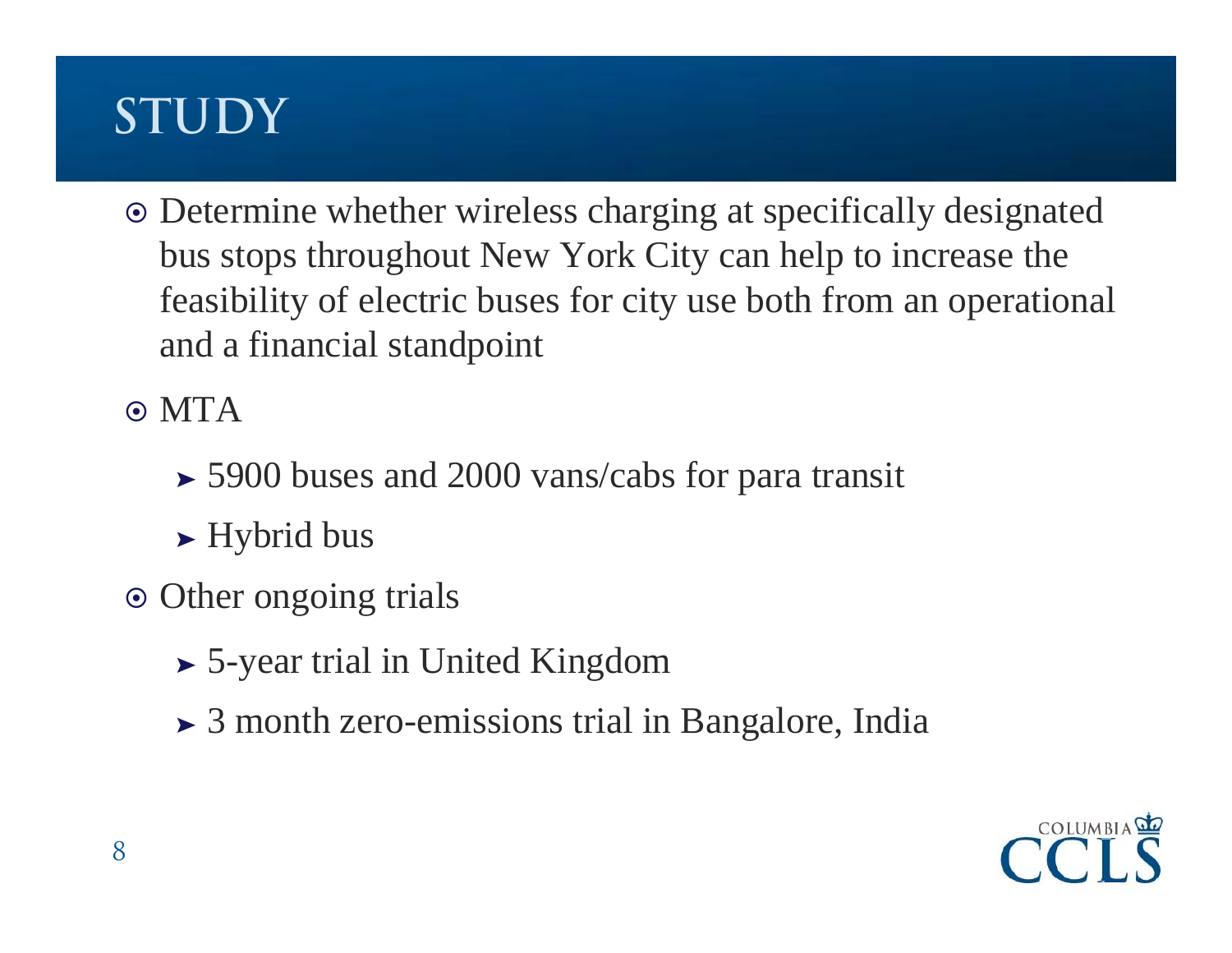

## **VEHICLE TO VEHICLE WIRELESS CHARGING: TAXIS Case Study 2**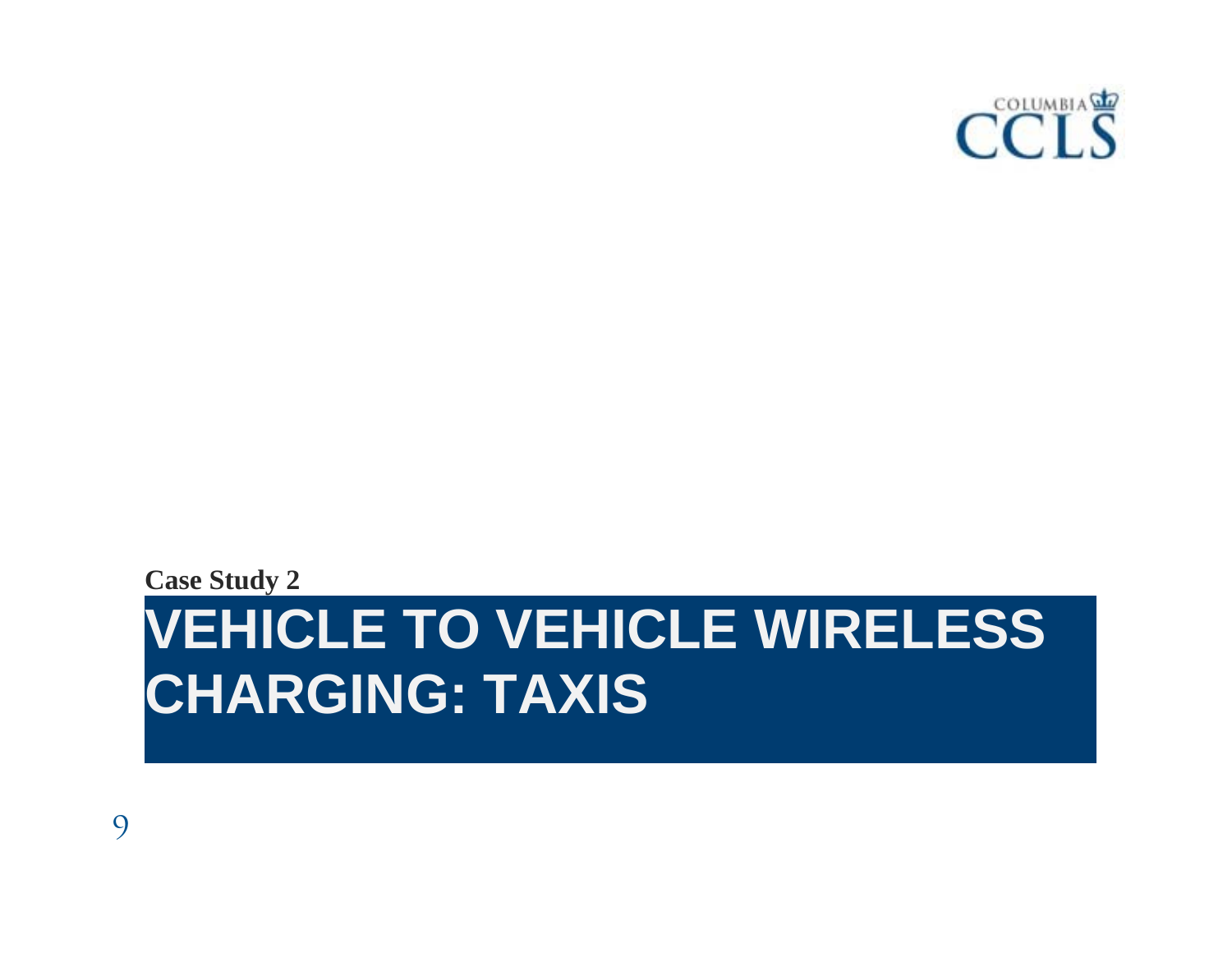### **Basic Idea: Wireless V2V Charge Sharing Network**



**Objective**: To increase the effective driving range of EV without changing current infrastructure or battery/charging technology.

**Implications**: Increase the fraction of users who can use EVs for daily commutes and local trips.

COLUMBIA

Current proposals for using IPT as a method to charge EVs, do NOT utilize vehicle-to-vehicle charging systems. Our proposal to use this method is NOVEL!



10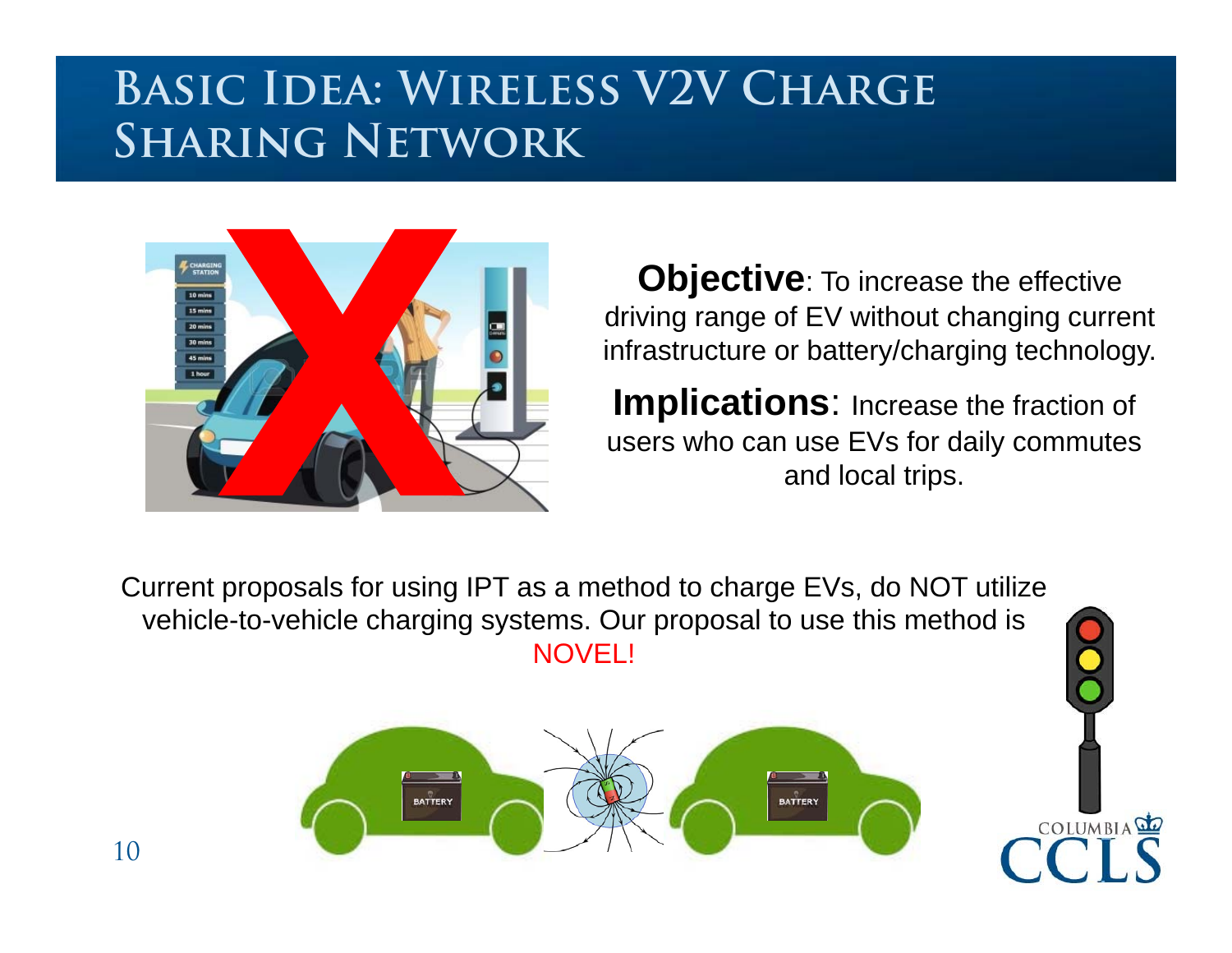## **Feasibility Analysis**

- Types of Charging
	- ➤ Quick Charge\*
	- ➤ Fast Charge\*
- Battery Charge Rate

| <b>Nissan Leaf Example:</b> |  |  |
|-----------------------------|--|--|
|                             |  |  |

| 100 miles 1 minute<br>$\frac{10 \text{ minutes}}{10 \text{ minutes}} * \frac{10 \text{ seconds}}{60 \text{ seconds}} * 30 \text{ seconds} = 5 \text{ miles/traffic light}$ |  |
|----------------------------------------------------------------------------------------------------------------------------------------------------------------------------|--|
| 80 miles 1 minute<br>$\frac{1}{30}$ minutes $*$ 60 seconds $*$ 30 seconds = 1.3 miles/traffic light                                                                        |  |

- ➤ Varies by Battery Type; Higher C indicates faster charge rates possible
- Overall Battery Life
	- ➤ Affects overall battery capacity by 1%/year
- Heat Generation

COLUMBIA

Reference:

11 \*Charles Botsford, Adam Szczepanek. "Fast Charging vs. Slow Charging: Pros and cons for the New Age of Electric Vehicles." EVS24, Norway, May 2009.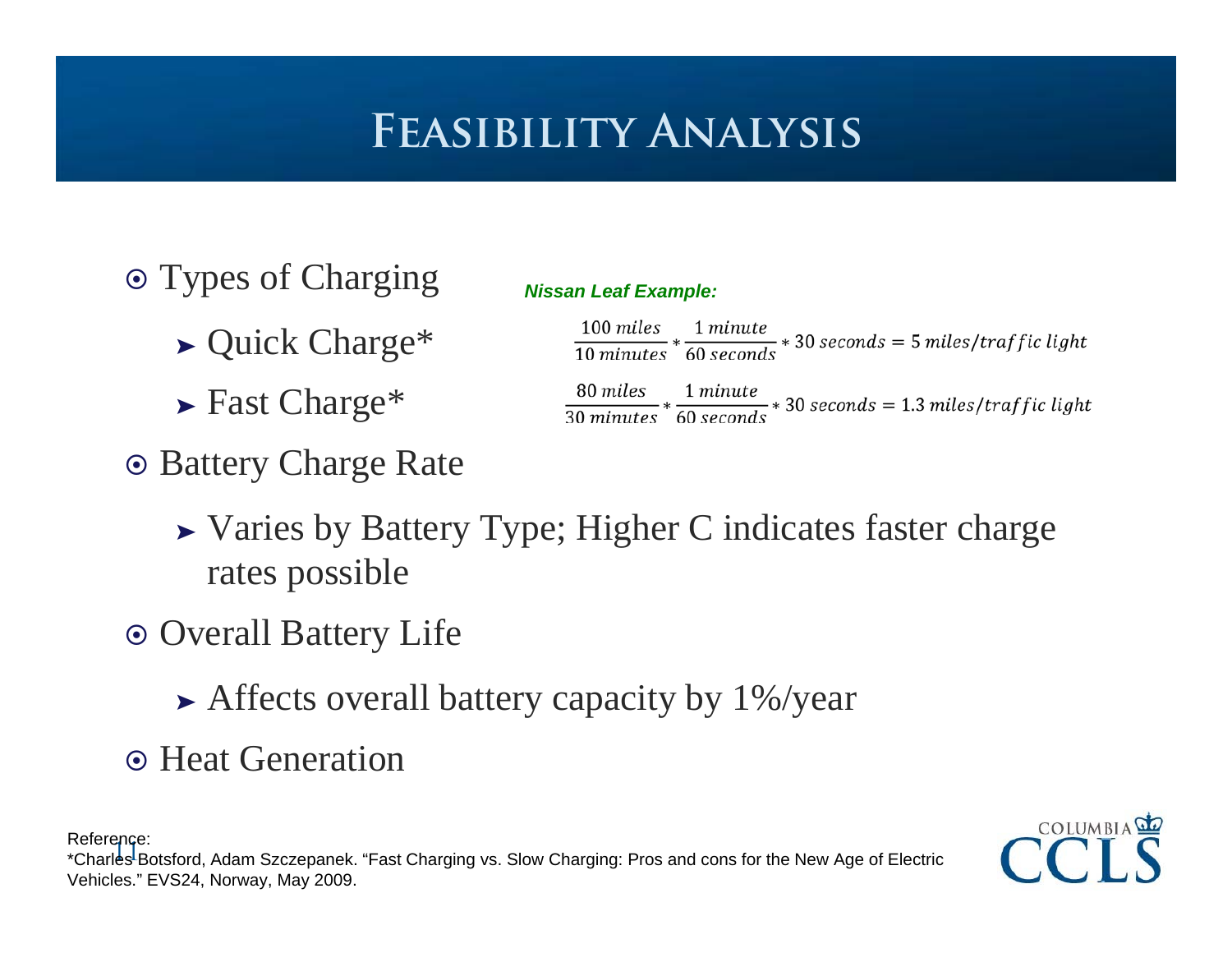#### **V2V Wireless Charging Model Framework**

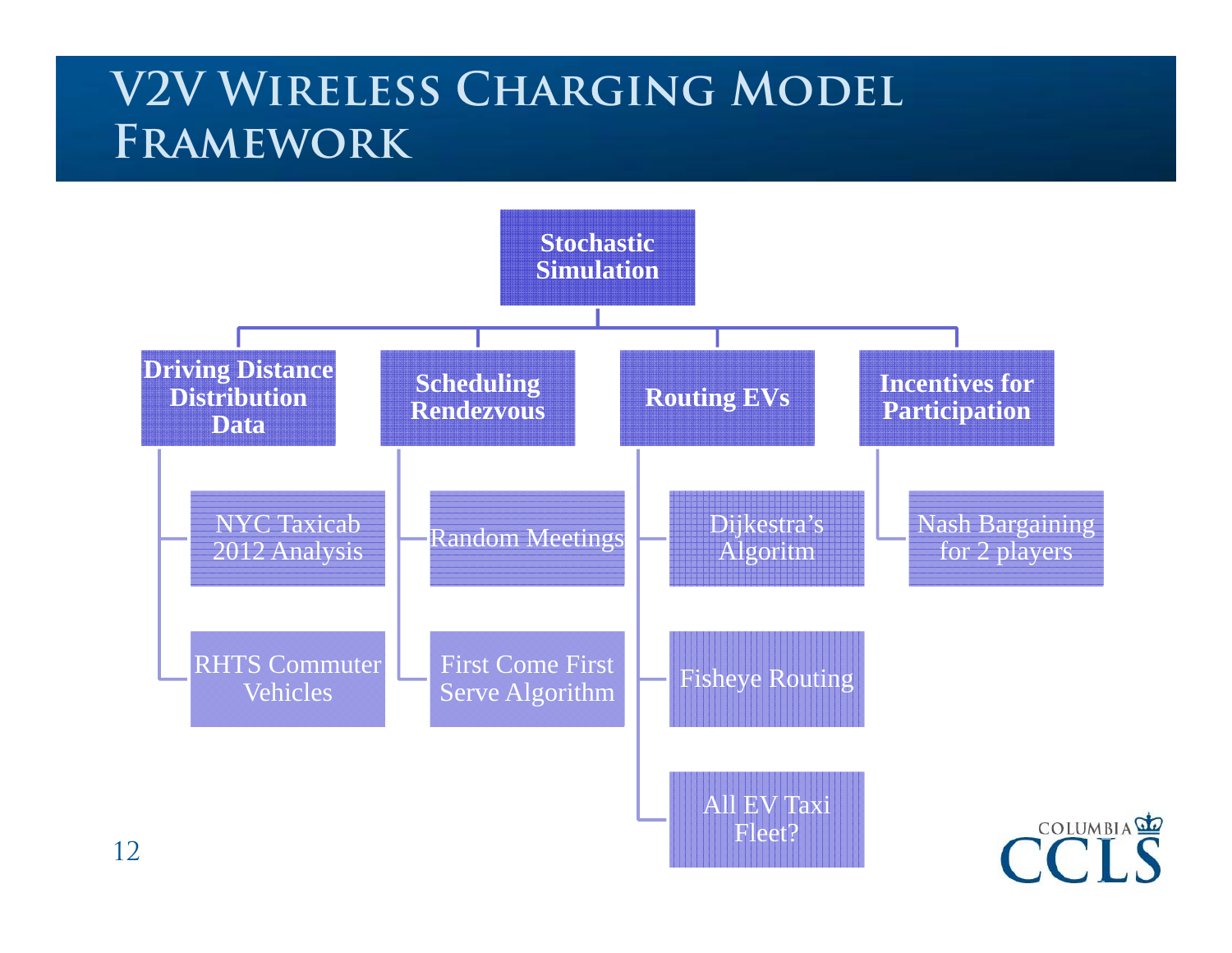## **NYC Taxicab Driving Data Set**

- Available via OpenFOIL bill
	- ➤ Similar to Oakland, CA and Chicago, IL
- 192 million entries in two csv files
	- ➤ Medallion number, drivers license ID, pick up date and time, drop off date and time, passenger count, trip time, trip distance, pickup latitude and longitude, drop off latitude and longitude, ….
- Accuracy of data
	- ➤ Depends on method utilized by driver for meter

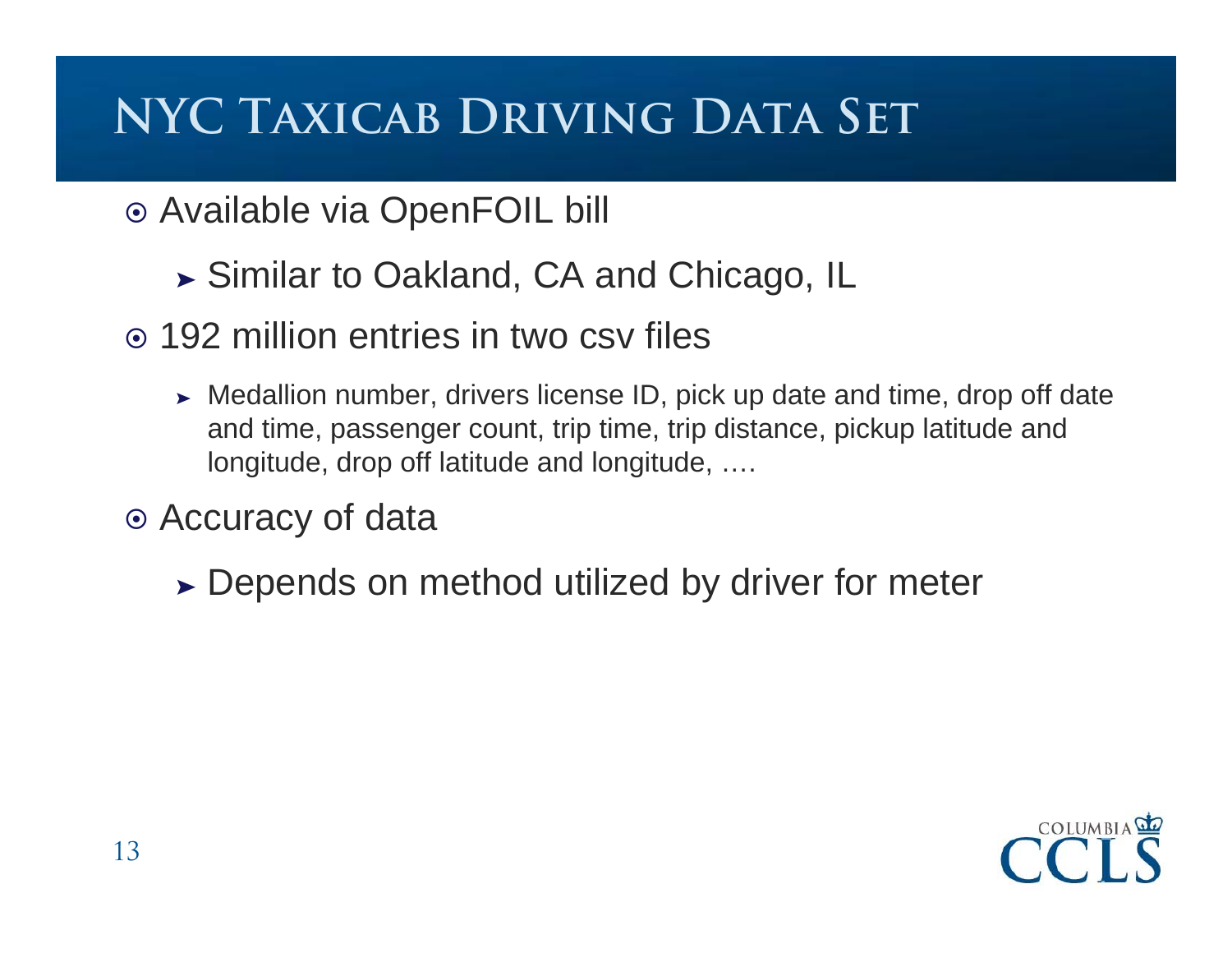#### **Application: Feasibility of All Electric Taxi Fleet**

- Calculate cumulative driving distance of taxicabs during a shift: Distribution: Rician total\_distance  $=\sum$  disatance with paid customer + distance to find next customer
- Two estimates based on distance calculation for finding new passenger
- Without charge transfer: failure rate: approx 18.8%-29.7%



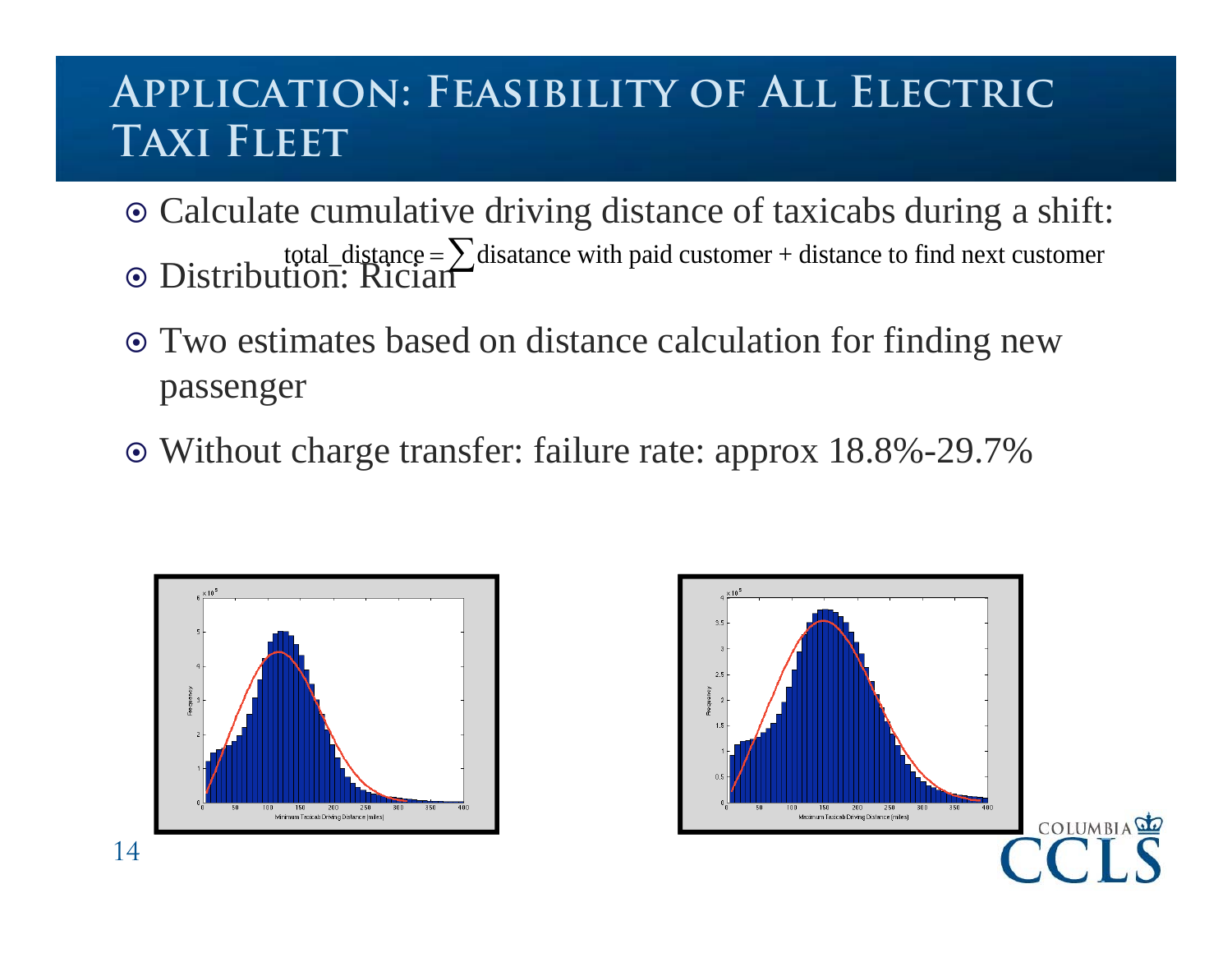## **V2V Simulation**

- Assumptions:
	- oAll cars enter the system with 100 units of charge
	- oCharge and travel distance normalized  $(1 \text{ unit charge} = 1 \text{ mile travel})$ distance)
	- o Charge transfer occurs at a traffic light intersection wherein cars are stopped for 30 seconds
	- oAssume loss-less transfers
	- o External factors that can cause a car to use more than 1 unit of charge to travel 1 mile are NOT included in the model

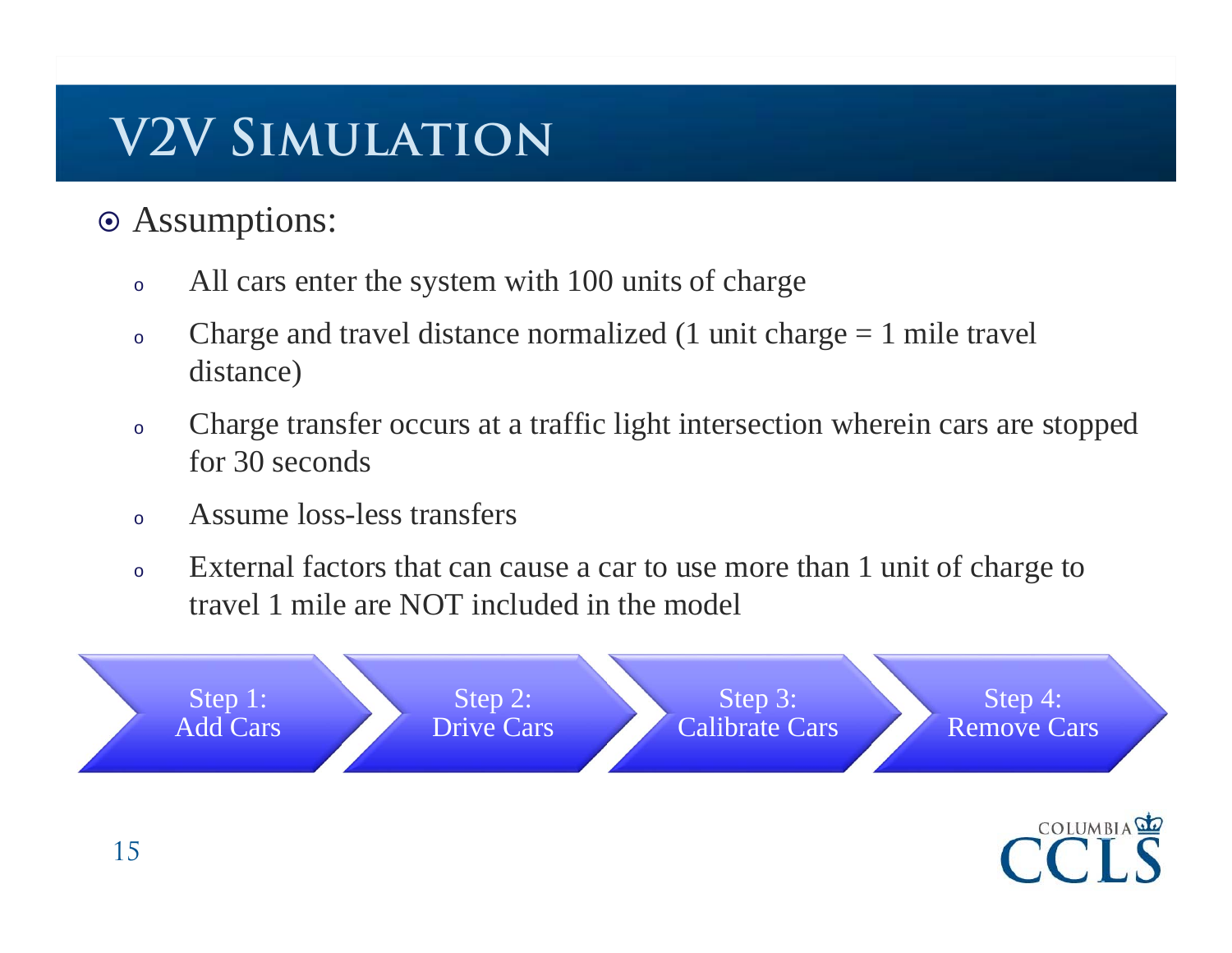## **Evaluation of V2V**

 Probability of refueling a vehicle is highly dependent on assumed driving distribution